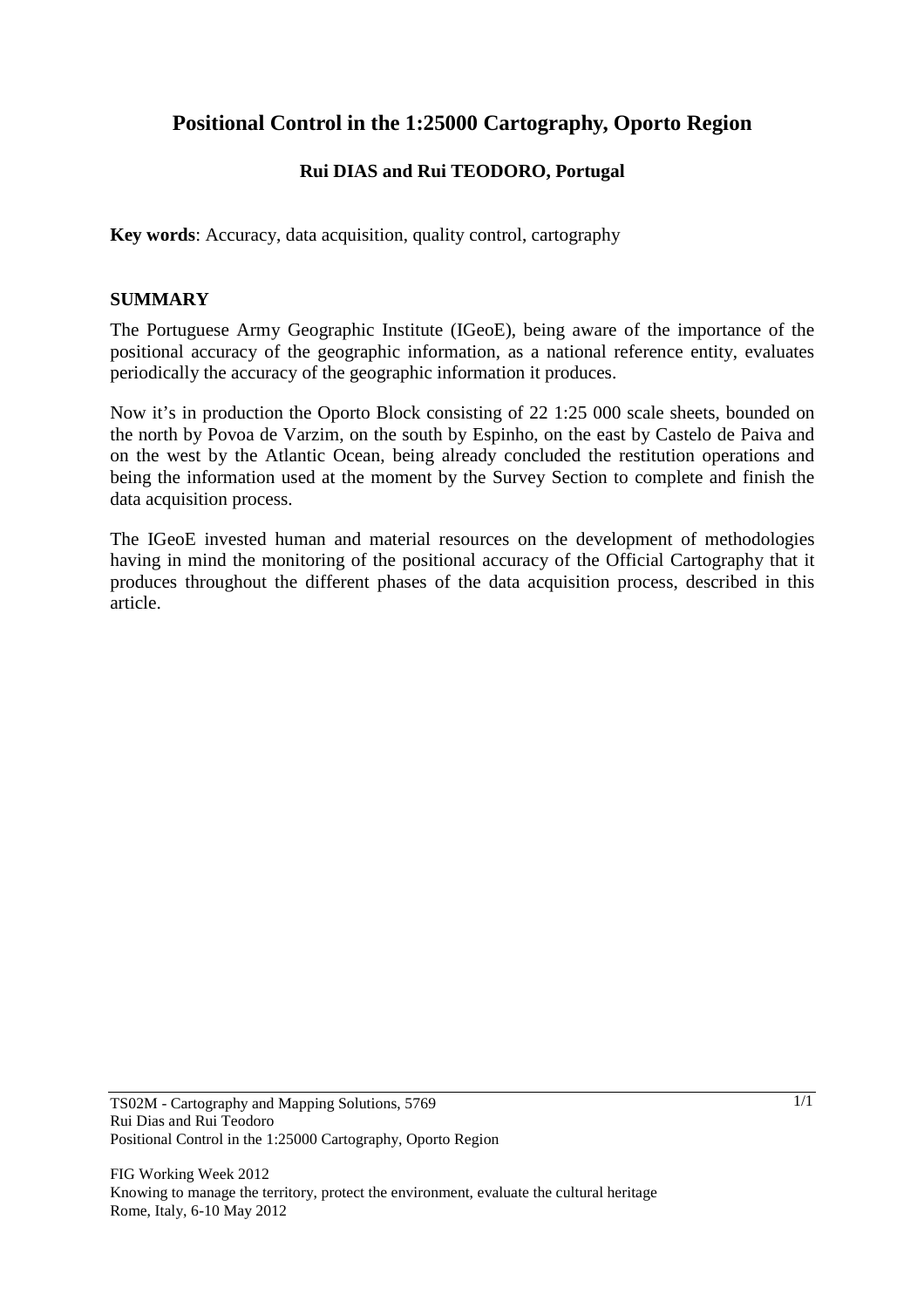# **Positional Control in the 1:25000 Cartography, Oporto Region**

# **Rui DIAS and Rui TEODORO, Portugal**

## 1. **INTRODUCTION**

According to the International Standards, ISO19113 and ISO19114, the positional accuracy is one of the elements of the geographic information quality, having an essential role since the beginning of the process of the cartography production, being impossible for a producer of geographic information to neglect this element, being necessary to ensure the quality standards required for each scale. This will condition the whole production process, requiring the implementation of processes and methodologies which guarantee the positional accuracy required to cartography.

For the production of the Military Maps of the Oporto Block (Figure 1), the digital aerial photographs at 1:44 000 scale, have been transferred to IGeoE being the photogrammetric support, the aerotriangulation and the restitution a responsibility of IGeoE.

Thus, this article aims to describe the procedures used by IGeoE in the process of data acquisition for the Military Maps, as well as the ones to monitorize the positional accuracy of those data, in what refers to the Oporto Block.

| 82  | 83  | 84  | 85  |
|-----|-----|-----|-----|
| 96  | 97  | 98  | 99  |
| 109 | 110 | 111 | 112 |
|     | 122 | 123 | 124 |
|     | 133 | 134 | 135 |
|     | 143 | 144 | 145 |

Figure 1 - Framework of Oporto Block, for the 1:25 000, M888 Series.

# **2. DATA ACQUISITION PROCESS**

# **2.1 Survey of photogrammetric points**

The survey of Photogrammetric Points (PP) consists in collecting three-dimensional coordinates, in the field, of well defined points on the earth surface and clearly visible in aerial photography (Figure 2), having in mind the aerotriangulation.

This task is performed by the IGeoE Survey Section. The PP are selected on the aerial photographs, according to the framework of the photogrammetric flight, with an average density of 12 PP per 1:25 000 sheet (each sheet covers an area of 160  $\text{km}^2$  resulting from a 16km length by 10 km width).

The Survey Section performs the field acquisition of those coordinates with the support of the SERVIR (Sistema de Estações de Referência VIRtuais) CORS (Continuous Operating Reference Stations) network. This network was implemented and is managed by that Section. Consisting nowadays of 27 GNSS (Global Navigation Satellite System) base stations distributed throughout the mainland territory, it uses the VRS (Virtual Reference Station)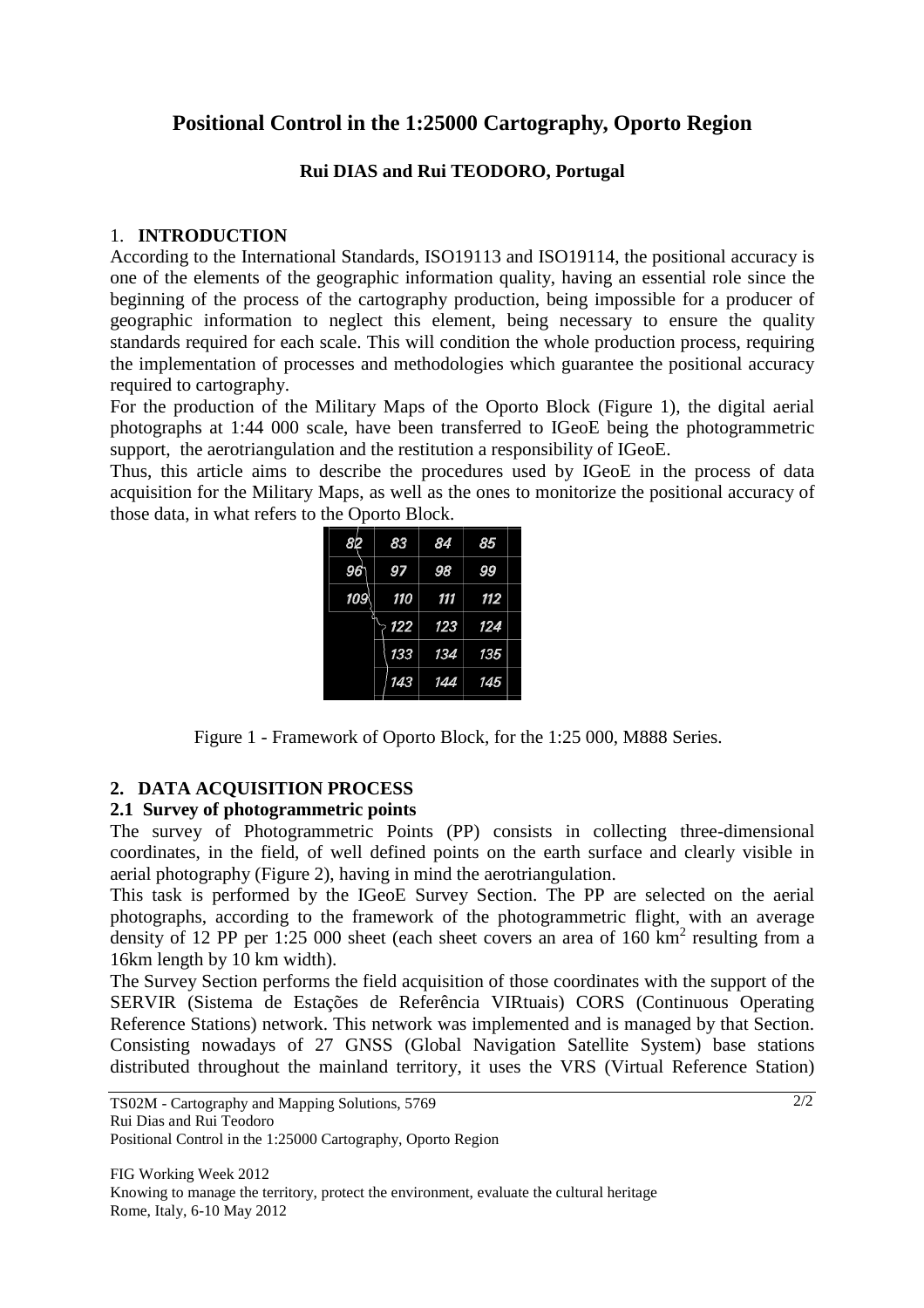technique to calculate the differential corrections that are sended to the users on the field, using GPRS (General Packet Radio Service) protocol preferentially. The distribution of the stations is the following:



Figure 2 – Distribution of CORS network.

To the Oporto Block 292 photogrammetric points have been coordinated, having each one of them a positional accuracy better than 0.05 m (Afonso et al, 2007).



Figure 3 - Example of a photogrammetric point of Oporto block.

TS02M - Cartography and Mapping Solutions, 5769 Rui Dias and Rui Teodoro Positional Control in the 1:25000 Cartography, Oporto Region

FIG Working Week 2012 Knowing to manage the territory, protect the environment, evaluate the cultural heritage Rome, Italy, 6-10 May 2012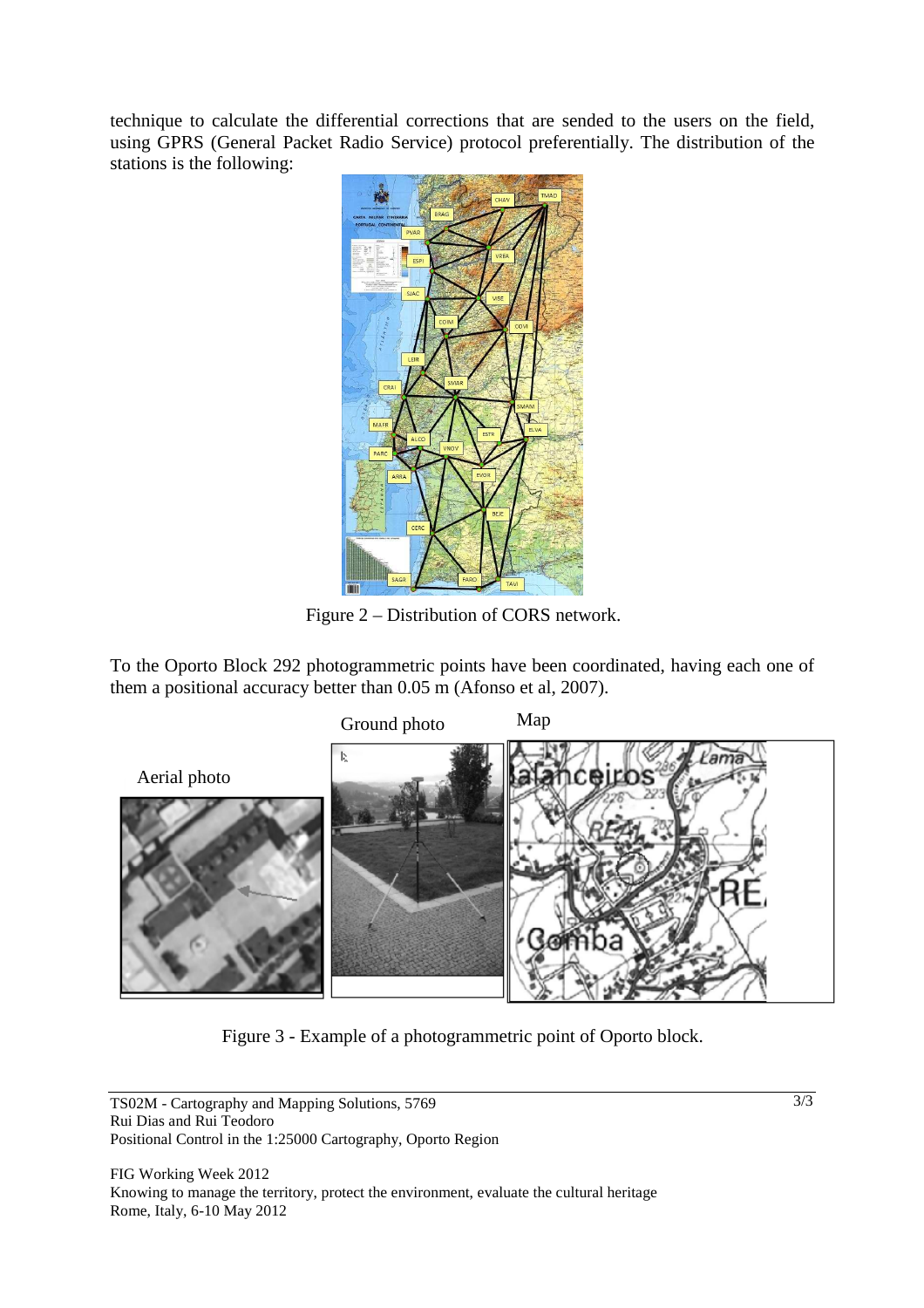# **2.2 Aerotriangulation**

The Aerotriangulation (AT) is the process of assigning ground control values to points on a block of photographs by determining the relationship between the photographs and known ground control points. This block is composed of several partial models, mathematically similar to the object, using the support available on the field.

In the AT of the Oporto Block a conventional aerotriangulation was done, having been used only photogrammetric points in the calculation and adjustment of the AT. The external orientation parameters of aerial photographs  $(X0, Y0, Z0, \omega, \omega)$  and  $\kappa$ ) were despised, ie the coordinates of the projection center and the rotation of optical axis at the time of the shooting weren't used, because there is no information about their precision.

The result of the AT (Figure 4) is analyzed after the final calculations are finished. The AT results are only accepted if they are within the parameters defined previously.

| Parameter                                                                                                                                                                                                                                                                                 | $X/O$ mega                                                                              | Y/Phi                                                                                  | Z/Kappa                                                                                                 | Key Statistics<br>Sigma: 2.9 um                                                                                                                                                                                             |
|-------------------------------------------------------------------------------------------------------------------------------------------------------------------------------------------------------------------------------------------------------------------------------------------|-----------------------------------------------------------------------------------------|----------------------------------------------------------------------------------------|---------------------------------------------------------------------------------------------------------|-----------------------------------------------------------------------------------------------------------------------------------------------------------------------------------------------------------------------------|
| <b>RMS Control</b><br><b>RMS Check</b><br><b>RMS</b> Limits<br>Max Ground Residual<br><b>Residual Limits</b><br>Mean Std Dev Object<br>RMS Photo Position<br><b>RMS Photo Attitude</b><br>Mean Std Dev Photo Position<br>Mean Std Dev Photo Attitude<br>$\left\langle \right\rangle$<br>Ш | 0.074<br>0.552<br>0.600<br>0.274<br>0.800.<br>0.095<br>0.000<br>0.000<br>0.420<br>0.000 | 0.066<br>0.424<br>0.600<br>0.322<br>0.800<br>0.113<br>0.000<br>0.000<br>0.348<br>0.000 | 0.019<br>0.717<br>0.600<br>0.145<br>0.800<br>0.372<br>0.000<br>0.000<br>0.176<br>0.000<br>$\rightarrow$ | RMS Image (x, y): 3.0, 1.4 um<br>Number of iterations: 9<br>Degrees of Freedom: 119768<br>Gross Image Blunders:<br>$\Omega$<br>Gross Control Blunders:<br>- 0<br>Image Blunders: 0<br>Solution Status: Solution Successful. |
| Current Count<br>Control Points Used: 248<br>Check Points Used: 34<br>Photos Used: 588<br>Photos Not Used: 0<br>Image Points Used: 94888                                                                                                                                                  |                                                                                         | Cameras used: [1].<br>Camera Id<br><b>UltraCamD</b>                                    | Lens Distortion<br>Off                                                                                  | Project Settings<br>Linear Units: Meters<br>Angular Units: Degrees<br>Atm Refraction: On<br>Earth Curvature: On                                                                                                             |

Figure 4 - Aerotriangulation results.

# **2.3 Positional Accuracy of the Aerotriangulation**

After completing the AT, it is verified its positional accuracy, for which were used 33 independent points (geodetic benchmarks both horizontal and vertical), distributed along the Oporto Block.

Two readings were made (model coordinates) to each control point at the photogrammetric workstation, having been considered the average value of those readings for the final coordinates of each control point.

As "true" value were used the coordinates of the geodetic benchmarks, measured during the photogrametric points survey.

In order to estimate the accuracy in the calculation and adjustment of the aerotriangulatin it was used the Root Mean Square Error (RMSE) and obtained a value of 0.44 m for planimetry  $(1)$  and  $0.51$  m for the height  $(2)$ .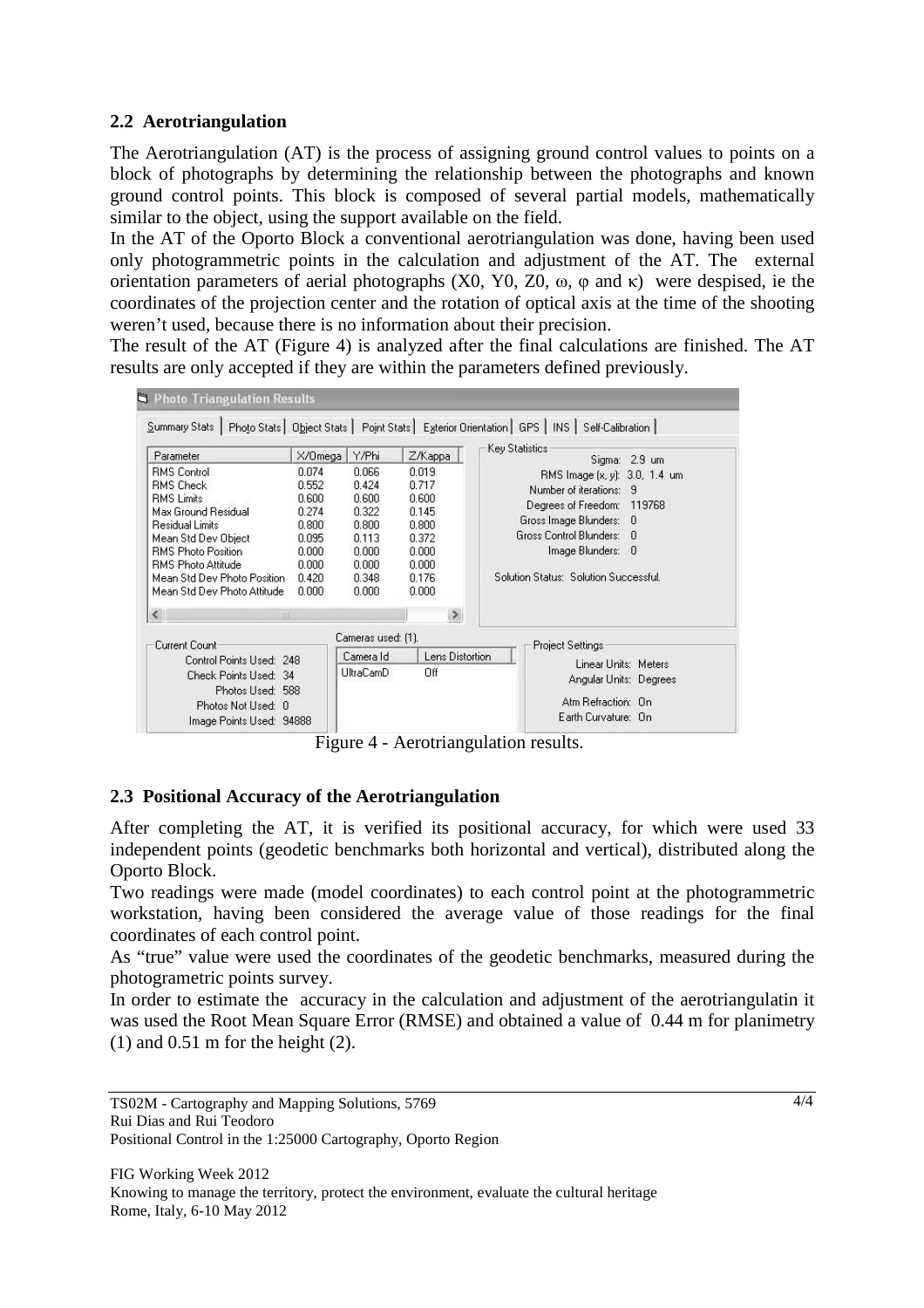$$
RMSE_{MP} = \sqrt{\frac{\sum_{i=1}^{n} (E_{iT} - E_{iM})^2 + \sum_{i=1}^{n} (N_{iT} - N_{iM})^2}{n-1}}
$$
 (1)

Where:

 $E_{\tau T}$ ,  $N_{\tau T}$  - "True" value of planimetric coordinates of the point i.

 $E_{iM}$ ,  $N_{iM}$  - planimetric coordinates read in the photogrammetric workstation of the point i. *n* is the number of control points.

$$
RMSE_{Z} = \sqrt{\frac{\sum_{i=1}^{n} (Z_{iT} - Z_{iM})^{2}}{n-1}}
$$
 (2)

Where:

 $Z_{ir}$  - "True" height, of the point i

 $Z_{M}$  - height read in the photogrammetric workstation, of the point i.

*n* is the number of control points.

## **2.4 Restitution**

Restitution is the process of interpreting the existing information in the stereoscopic model (by the photogrammetrist), followed by the respective acquisition, according to the IGeoE Data Catalogue.

The restitution of information for the Military Maps is performed according to the Rules of Acquisition, to ensure homogeneity of the information in all the national territory.

Besides the content errors (omissions and / or confusions) that might appear at this acquisition phase, in what respects to the positional accuracy of the information acquired, positional errors can be added related with the photogrammetrist stereoscopic skills . So, to ensure that all photogrammetrists have the necessary requirements for the acquisition of data for the Military Maps, stereoscopic acuity tests are done, on a regular basis, having all the intervenients the classification of GOOD, with an error in the height less than 0.5 m.

## 3. **POSITIONAL CONTROL OF THE GEOGRAPHIC INFORMATION 3.1 Control points**

The choice of control points was done randomly having in mind a homogeneous distribution throughout the study area. They are only planned where it is possible to establish a unequivocally correspondence between the acquired point on the photogrametric workstation and the point measured on the field. So, the universe was substantially reduced, having the control been limited to objects in which "real" geometry and the geometry of representation in the Military Maps is the same, with well defined angles. Examples of this are buildings, walls and fences.

A total of 104 control points were planned and measured using GNSS equipments, with support of the SERVIR CORS network These were the "True" coordinates. To the same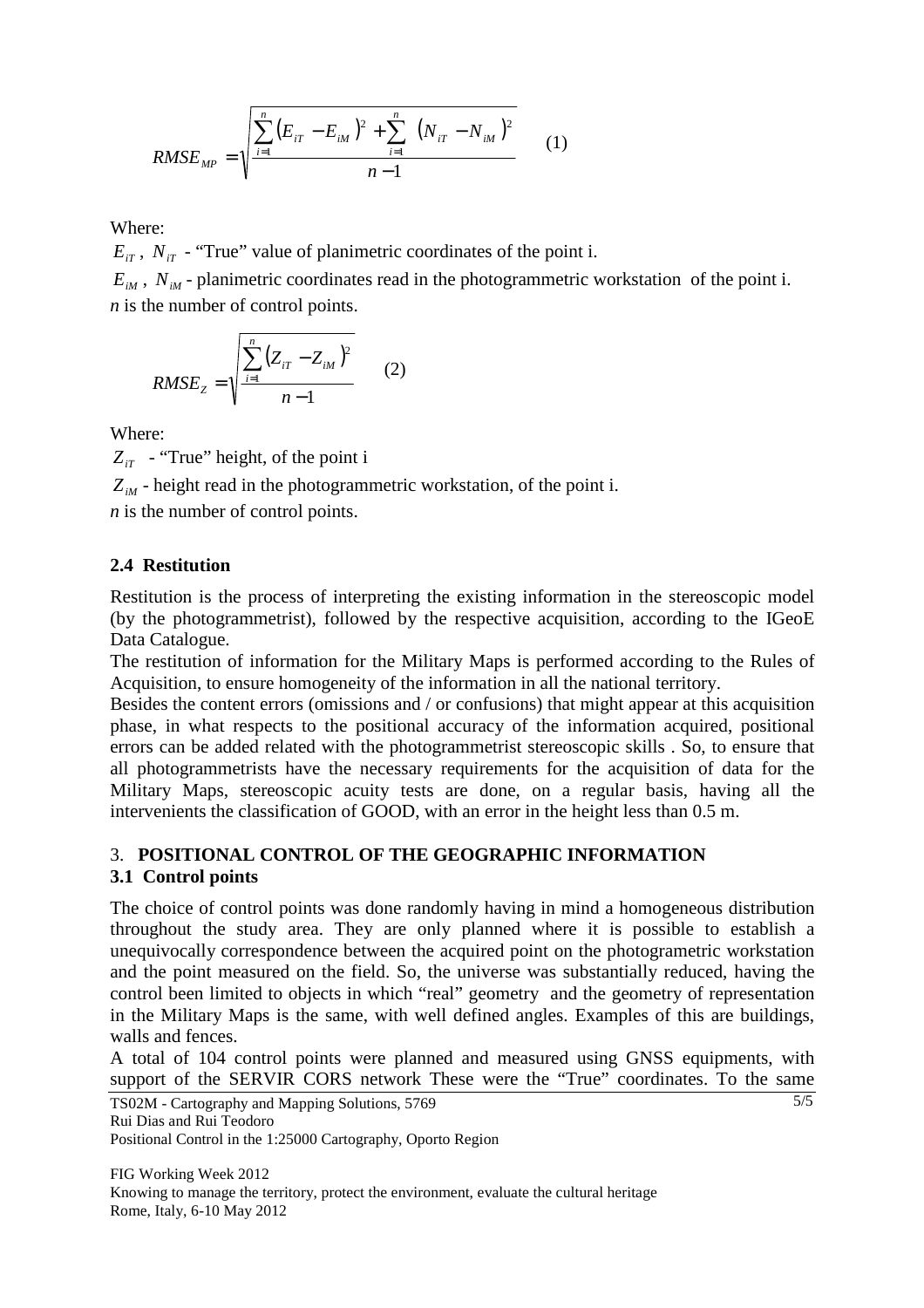points it was considered the coordinates measured in the workstation in the vector data file.

#### **3.2 Results**

After a first analysis, the points measured on the field that didn't match the points acquired by the photogrammetrist were removed of the sample, having resulted 101 control points to calculate the positional accuracy of the vector data. For those points was calculated the RMSE for planimetry (3) and altimetry (4).

RMSE<sub>MP</sub> = 
$$
\sqrt{\frac{\sum_{i=1}^{n} (E_{iT} - E_{iC})^2 + \sum_{i=1}^{n} (N_{iT} - N_{iC})^2}{n-1}}
$$
 (3)

Where:

 $E_{iT}$ ,  $N_{iT}$  - "True" planimetric coordinates to the point i.

 $E_{iC}$ ,  $N_{iC}$  - planimetric coordinates to the point i, extracted from the vector data. n is the number of control points.

RMSE<sub>z</sub> = 
$$
\sqrt{\frac{\sum_{i=1}^{n} (Z_{ir} - Z_{ic})^2}{n-1}}
$$
 (4)

Where:

 $Z_{ir}$  - "true" height, for the point i.

 $Z_{iC}$  - height to the point i, extracted from the vector data.

n is the number of control points.

It was obtained a RMSE of 1,02 m for the planimetry and a RMSE of 1,04 m for the height. Was also analyzed the distribution of errors along the Oporto Block. The result was an homogeneous distribution (Figure 4), not having been registered any influence neither from the type of relief nor due to the photogrametrist.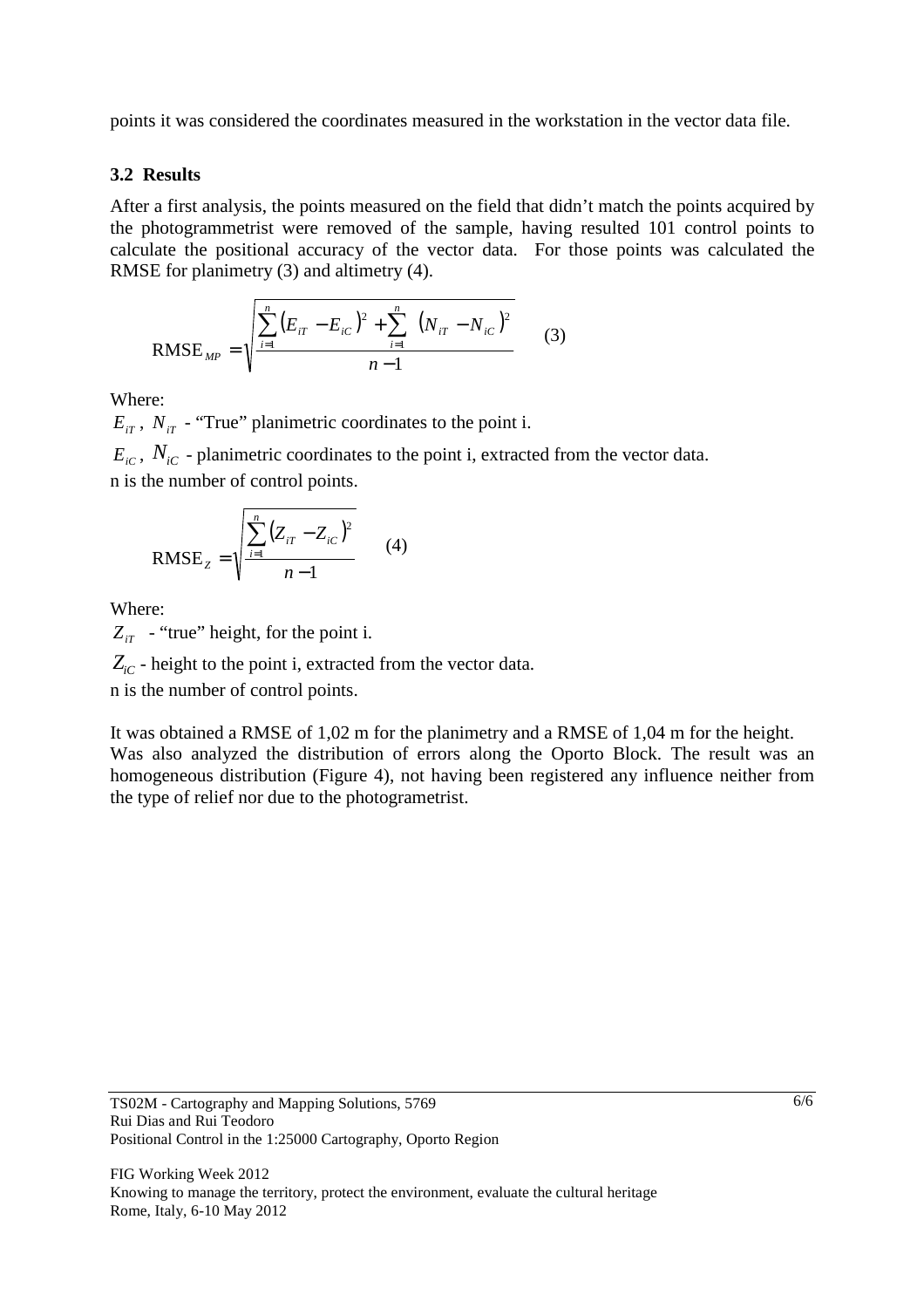

Figure 5 - Distribution of errors.

#### **4. Conclusion**

The geographic information of the Military Maps 1:25 000, Série M888, achieves and exceeds all the elements of positional accuracy required not only to the cartography of medium scales, but also to the cartography of higher scale.

This study also allowed to validate the methods and processes used by IGeoE in the production of its cartography.

IGeoE keeps asserting as a producer of cartography of high quality and accuracy.

#### **REFERENCES**

- Afonso, A., Lopes, J.,Dias, R., (2009), "Controlo de Qualidade Posicional da Cartografia Militar do IGeoE em ETRS89". *In:* LIDEL (eds.). *Cartografia e Geodesia 2009,* Caldas da Raínha, Portugal, pp. 29-33.
- Afonso, A., Martins, F., J.,Dias, R., Mendes, V. (2007), "O projecto SERVIR do IGeoE e suas aplicações". *In:* LIDEL (eds.). *Cartografia e Geodesia 2007,* Lisboa, Portugal, pp. 409- 421.
- Afonso, A., Dias, R., Teodoro, R., (2006), "IGeoE: Positional quality control in the 1/25000 cartography". *Journal*. 7th International Symposium on Spatial Accuracy Assessment in Natural Resources and Environmental Sciences, 5 ato 7 de July 2006, Lisbon.
- Mira, J. (2008), "Controlo de Qualidade da Cartografia do Bloco de Lisboa produzida no Instituto Geográfico do Exército ". *Boletim do IGeoE*, Nº 70. 32-41.
- Rossa, J. (2002), "A exactidão posicional em cartografia digital". *Boletim do IGeoE*, Nº 64. 14-37.